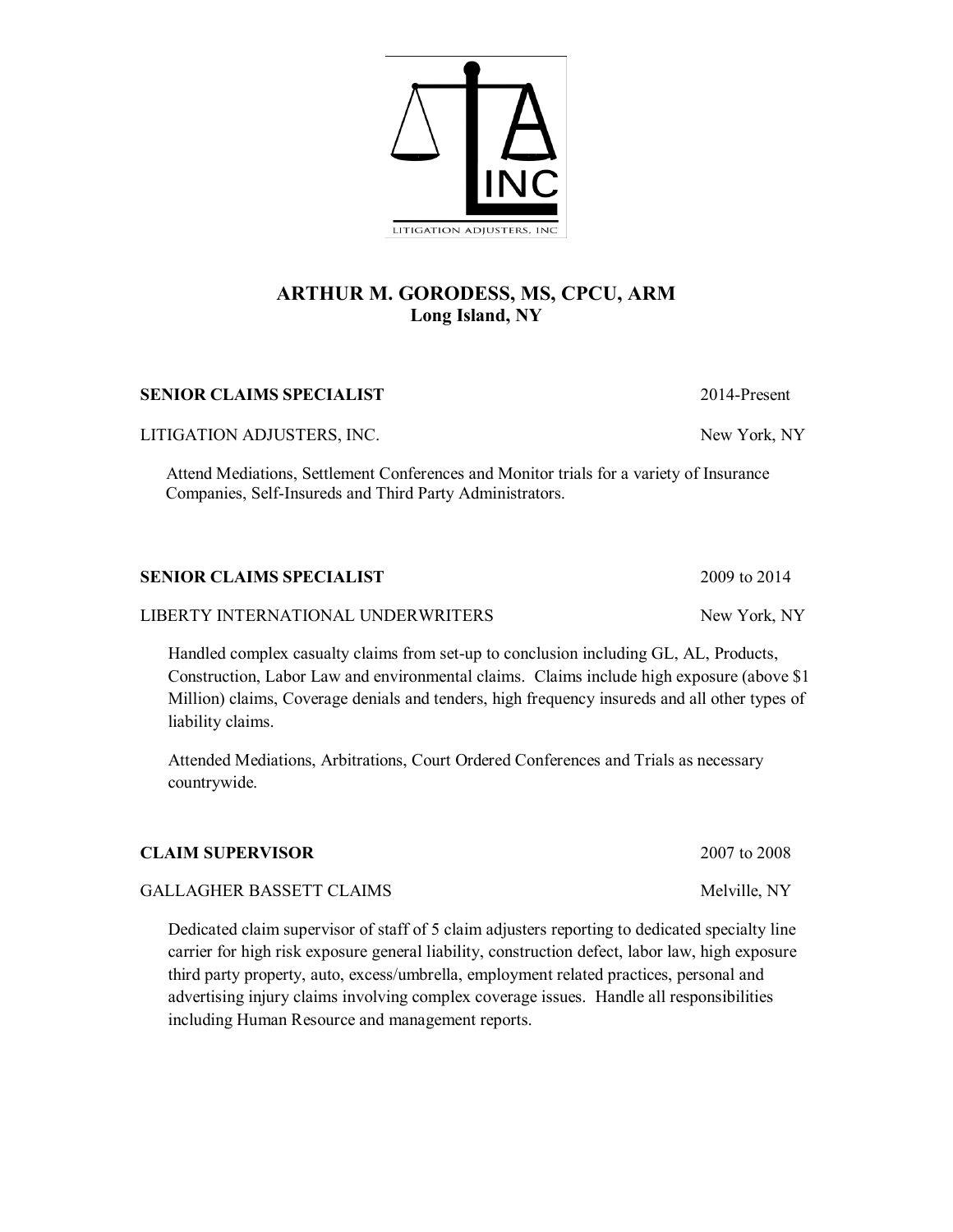**SENIOR CLAIMS ADJUSTER** 2005 to 2007

GAB ROBINS, NORTH AMERICA New York, NY

Handle complex claims from set-up to conclusion as the third-party administrator for insurance carriers, self-insured clients and the Superintendent of Insurance of the State of New York handling all lines of casualty claims, including GL, AL, Products, Construction and environmental claims. Claims include Class Action Suits, high exposure (above \$1 Million) claims, D & O, E & O, EPLI, Construction, Public Entities and all other types of liability claims.

## **A.V.P., FINANCIAL INSTITUITION CLAIMS** 1999 to 2005

AMERICAN INTERNATIONAL GROUP New York, NY

Supervised staff of 6-10 claim analysts, professional assistants and clerical support personnel. The department services Directors & Officers, Employment Practices and Professional Liability claims for Insurance Agents, Insurance Companies (both Casualty – Property and Healthcare), Investment Advisors, Mutual Funds, Mortgage Bankers, Mortgage Brokers, Securities Brokers/Dealers, Banks and Credit Unions, General Partnership Groups and Real Estate Investment Trusts.

Performed all budgeting and performance reviews for direct reports.

Coordinated and monitored claim reports to Senior Management and Underwriting Departments

Performed reviews and audits of claim files for reserve adequacy, trend analysis, proper investigation and claim handling and perform audits of accounts with large Self Insured Retentions

Issued coverage determination, including review of coverage and reservation of rights letters

Attended Mediations, Arbitrations, Court Ordered Settlement Conferences and Trials as necessary

Handled complex claims from set-up to conclusion as Complex Claim Director. Claims included Class Action Suits, High Exposure (above \$1 Million) and high visibility claims.

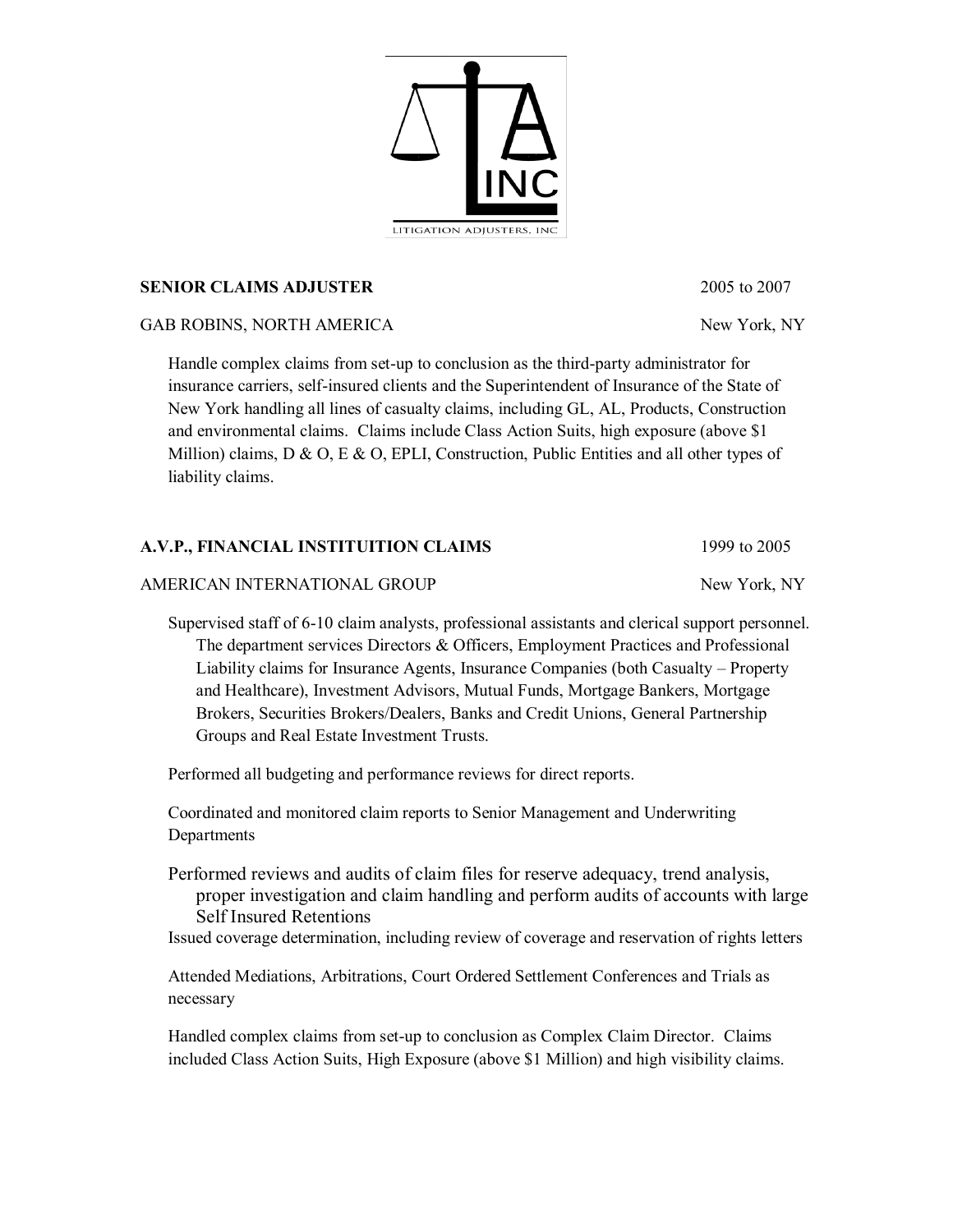

### **ASSISTANT VICE PRESIDENT** 1995 to 1999

#### GERLING AMERICA INSURANCE COMPANY New York, NY

Performed reviews of claim files for reserve adequacy, trend analysis, proper investigation and claim handling and performed audits of accounts with large Self Insured Retentions

Handled high exposure claims along with hiring, training and managing staff of 45 claim people

Coordinated and monitored claim reports to President, Underwriting and Accounting **Departments** 

Home office supervision of satellite offices along with reporting directly to foreign office

Coverage determination, including review of coverage and reservation of rights letters

Account executive to liaison with third party administrators, large accounts and underwriters

Developed procedures, litigation and claims handling manual for all claim department functions

Developed a comprehensive Data Management program for claims data base

| <b>DIRECTOR - INSURANCE</b> | 1986 to 1995 |
|-----------------------------|--------------|
|-----------------------------|--------------|

NYC TRANSIT AUTHORITY/MTA<br>Brooklyn, NY

Advisor to staff and independent attorneys for claims and suits

Developed company risk management program and Risk Management Information System

Established insurance requirements and monitored compliance by vendors, contractors and consultants under \$1 Billion Capital Improvement Program

| 1986 to 1995 |  |
|--------------|--|
|              |  |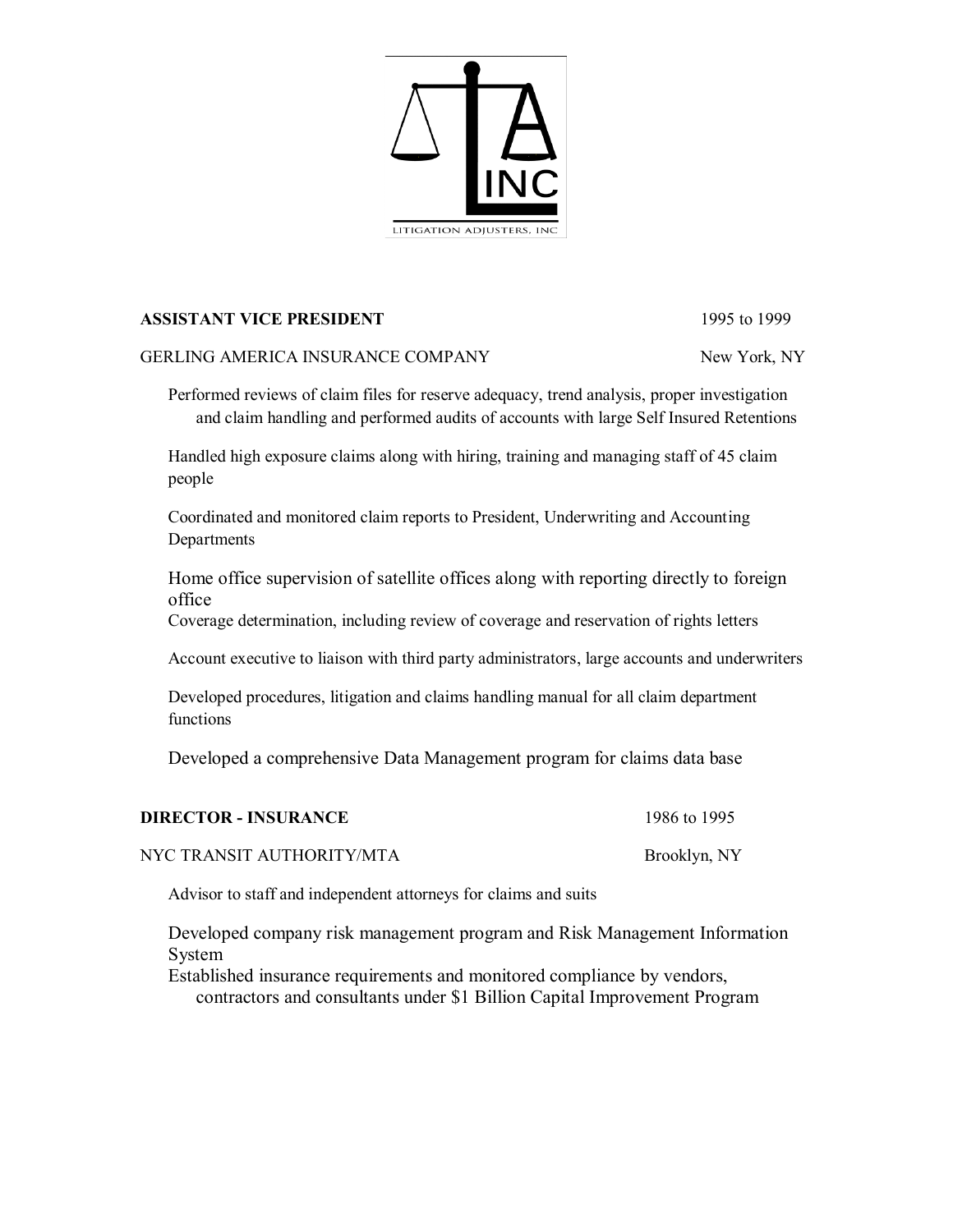

## **REGIONAL MANAGER** 1985 to 1986

## HOME INSURANCE COMPANY New York, NY

Supervised personnel in 17 field offices within region and five home office analysts

Responsible for all casualty claims above field office authority

Performed field office audits and claim handling evaluations

Reviewed performance and litigation expenses of attorneys

Liaison to reinsurers, excess carriers and brokers

## **GENERAL MANAGER** 1984 to 1985

### ATLANTA INTERNATIONAL NEW York, NY

## INSURANCE COMPANY (Company went out of business)

Responsible for the Northeast Branch Office, litigation support unit and outside attorneys

Provided administrative and management direction to underwriters, marketing and admin. Dep't. Monitored office performance, management reports and responsible for staff of fourteen

Responsible for Employee Benefits and Human Resource program

## **DIRECTOR OF INSURANCE AND CLAIMS** 1983 to 1984

(went bankrupt)

## BRANCH INDUSTRIES, INC. New York, NY

Administered Self-Insurance Liability and Workers Compensation claims handled in-house

Responsible for Casualty-Property Insurance Program, reported to Chief Financial Officer

Marketed and negotiated all insurance policies with major brokers

Posted bonds and letters of credits in self-insured states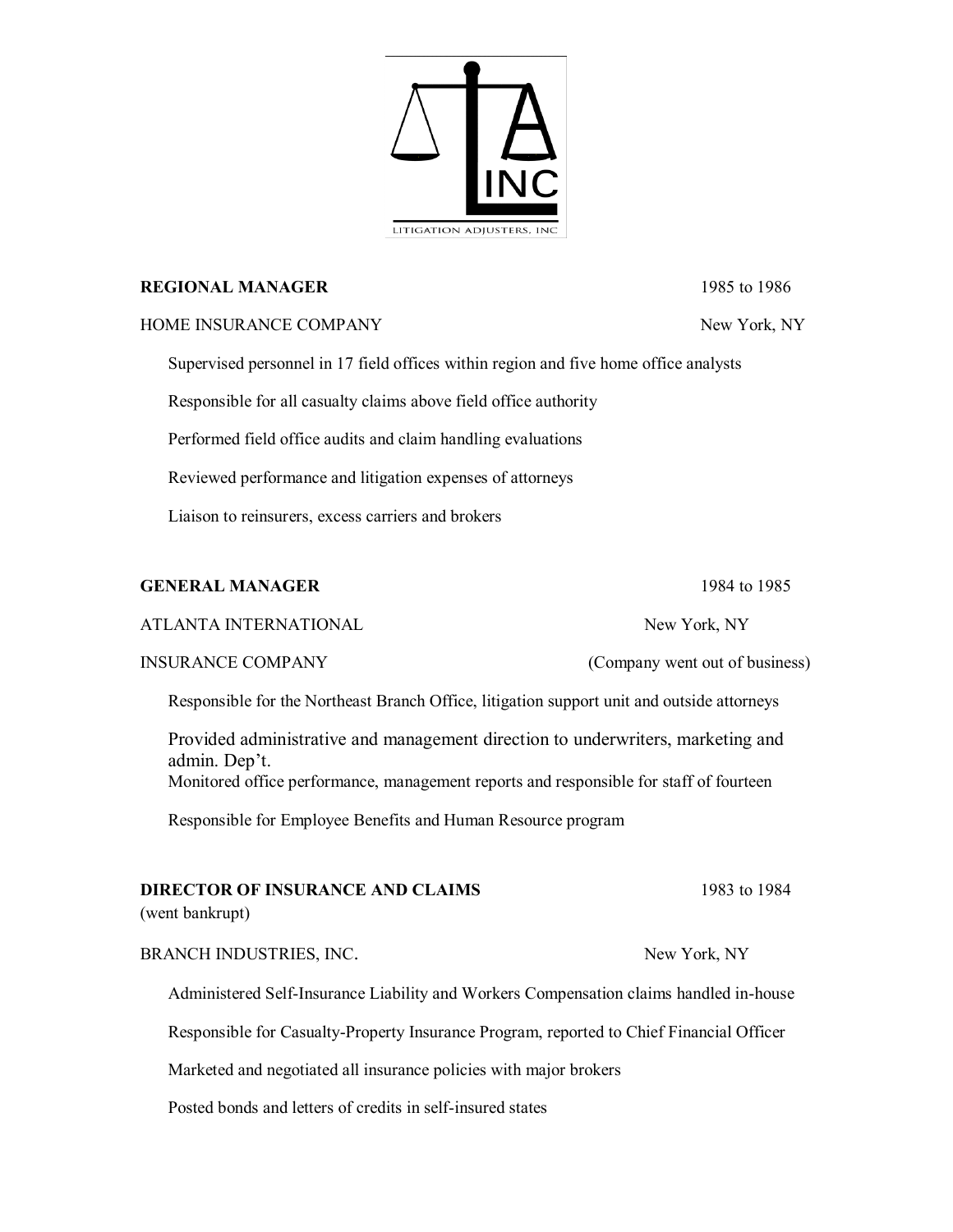**MANAGER – CLAIMS** 1981 to 1983

(Co. taken over)

#### **SCM CORPORATION** New York, NY

Administered self-insurance program, liaison between division personnel and headquarters

Performed study and implemented a R.M.I.S. with Safety and Loss Prevention personnel

Member of Product Liability Safety Committee, assisted with legal matters on insurance

## **SENIOR CLAIM SUPERVISOR**

#### **C.N.A. INSURANCE COMPANY** New York, NY

Handled all lines of claims with emphasis on high exposure, and assisted in management functions

Reviewed contracts and advised in-house and outside legal staff

Member of Inter-Company Arbitration Committee

### **CLAIM SUPERVISOR** 1971 to 1979

#### **TRAVELERS INSURANCE COMPANY** GARDEN CITY, NY

Handled all lines of claims with emphasis on high exposure, and assisted in management functions

Reviewed contracts and advised in-house and outside legal staff

Member of Inter-Company Arbitration Committee

### **C.P.C.U. - Chartered Property Casualty Underwriter Program**

#### **A.R.M. - Associate in Risk Management Program**

#### **M.S. - C.W. Post, Business, Accounting and Finance**

1979 to 1981